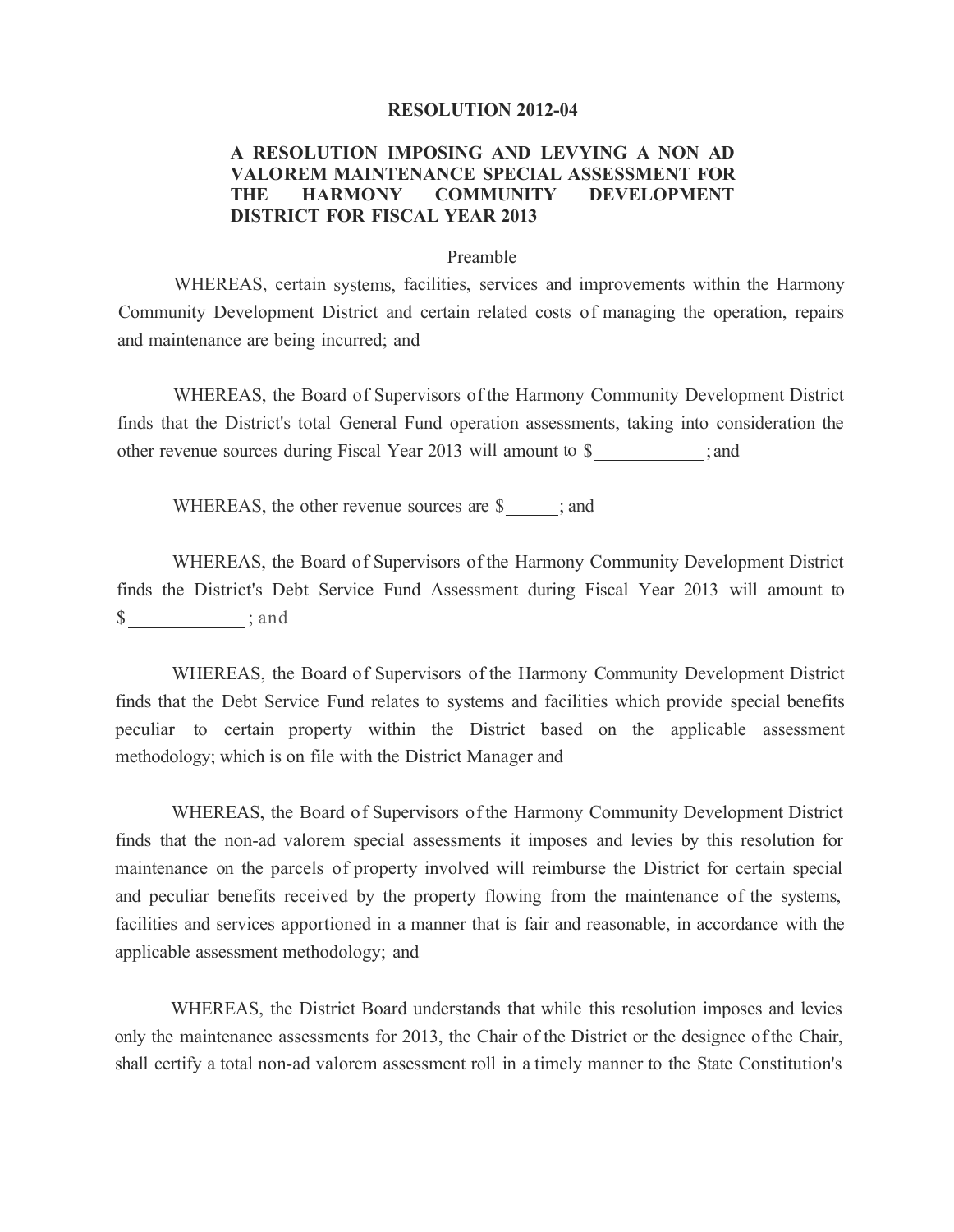Tax Collector in and for the Osceola County political subdivision for collection to include all assessments imposed, levied and approved by the District on the property including those for debt service as well as for special maintenance assessments using the uniform methodology.

WHEREAS, the District Board understands further that all assessments collected by the District Manager shall not be pursuant to the uniform methodology.

## **NOW, THEREFORE, BE IT RESOLVED BY THE BOARD OF SUPERVISORS OF THE HARMONY COMMUNITY DEVELOPMENT DISTRICT OF OSCEOLA COUNTY, FLORIDA;**

Section 1. All the whereas clauses are incorporated herein and are dispositive.

Section 2. A special assessment for maintenance as provided for in Section 190.021(3), Florida Statutes, (hereinafter referred to as assessment) is hereby imposed and levied on the platted lots within the District and on un-platted land within the District if applicable.

Section 3. That the collection and enforcement of the aforesaid assessments under the supervision of the Florida Department of Revenue on platted and non-platted lots shall be by the Tax Collector and shall be at the same time and in like manner as ad valorem taxes and subject to all ad valorem tax collection and enforcement procedures which attend the use of the official annual tax notice using the uniform method.

Section 4. The maintenance special assessments on platted lots in the District will be combined with the debt service non-ad valorem assessments which were imposed, levied and certified as a total amount on the non-ad valorem assessment roll to the Osceola County Tax Collector by the designee of the Chair of the Board on compatible medium no later than 31 August 2012, which shall then be collected by the Tax Collector on the tax notice along with other non-ad valorem assessments from other local governments and with all applicable property taxes to each platted parcel of property. Any maintenance assessment imposed and levied on unplated lands will be collected by the District Manager.

Section 5. The proceeds therefrom shall be distributed to the Harmony Community Development District.